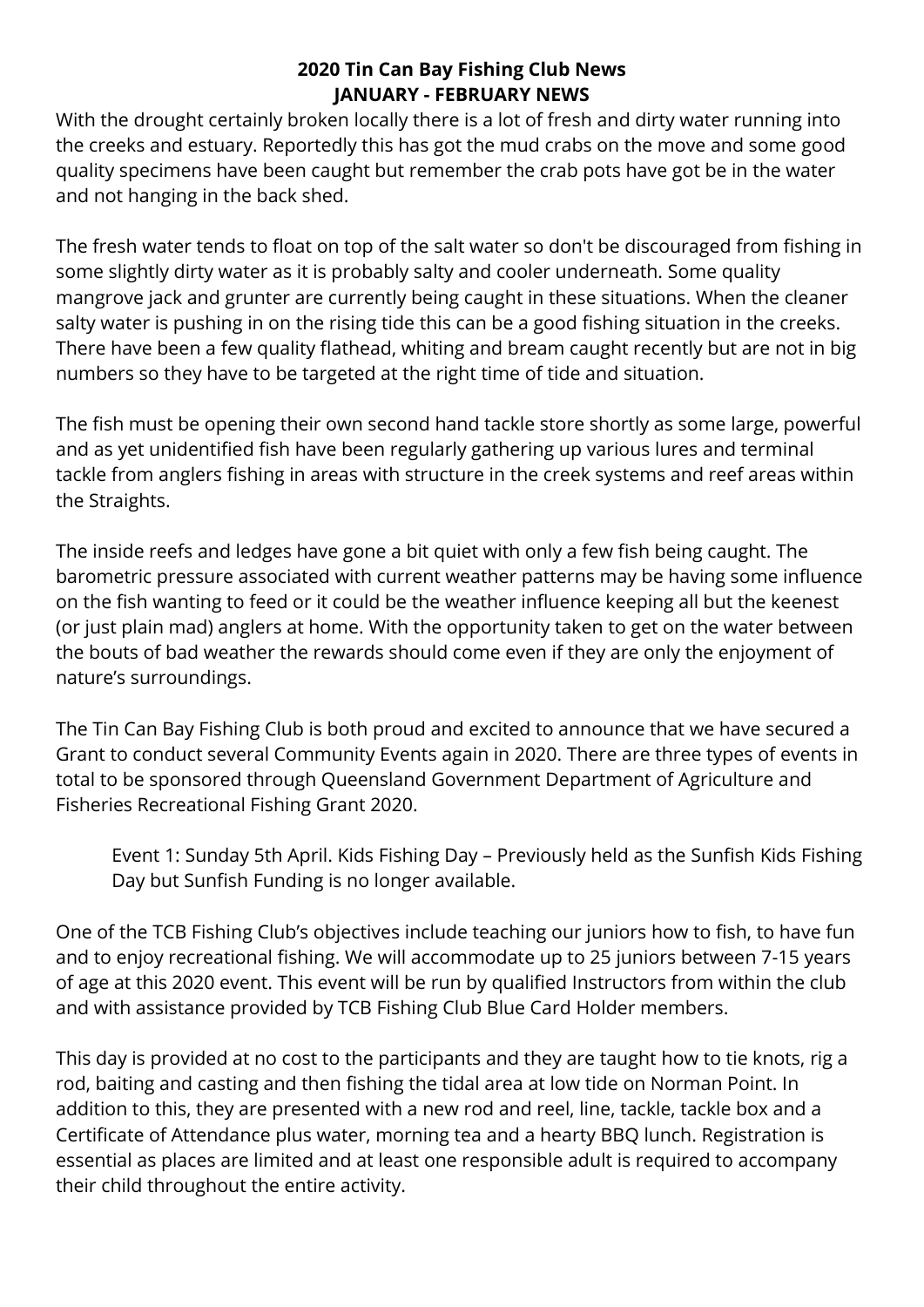Full details and Nomination Forms can be obtained by contacting the Secretary via email at [tcbfishingclub@bigpond.com](mailto:tcbfishingclub@bigpond.com) Nominations are restricted to children who have not completed this event in the past and are only accepted after the Secretary has received a correctly completed Nomination Form.

Event 2: Sunday 3rd May 2020. Free Fishing Training Day for Senior Members of the Community.

Event 3: Late May / early June 2020. Free Basic Boating and Safety Course for members of the Community.

More information for Events 2 and 3 will be posted shortly on our Web Page and Facebook as details are finalised and full details will be published in the April edition of the Bay Bulletin. Next General Meeting will be held at 4 pm on Wednesday 15th April at our Club House, 33 Dolphin Ave, Tin Can Bay.

### **JUNE 2020**

The year is flowing by as we are now into June and the water temperature is generally lower however Mud Crabs obviously can't read as there was no "r" in May. For those who don't know, the myth is that Mud Crabs are not active in months without the letter "r" in them as these are the cooler months. The Mud Crabs are also not observing the Corona Virus social distancing rules either as multiple Crabs are congregating in the one pot. There are also good numbers of Sand Crabs around at the moment but the bigger percentage seem to be undersized so be aware of the size limit and the method of measuring as it not the same as measuring a Mud Crab. Sand Crabs can be active in daylight hours so it can be worthwhile to set your pots at the start of the run in tide and checking at high tide.

Squid are being caught in good numbers with a bit of hunting around to find where they are on the day and what stage of the tide they are most active. There are quite a few large Tiger Squid also around at the moment with only the occasional one being caught while targeting the normal species of squid as they seem to hunt in a different situation. Tiger Squid can be best found at low tide in the shallows adjacent the deeper channels by motoring along in the deeper water and looking carefully to the shallows. They can be very difficult to catch as they spook easily, so an electric motor or drifting is best, but interesting to see how many you can spot.

Flathead numbers seem to have increased recently with a few being caught by those who put in the effort to find where they are on the day. There are a few good sized Summer Whiting being caught when the numerous small Bream leave the bait alone long enough for the whiting to find it. Good numbers of Diver Whiting are also being caught in the deeper waters.

If you want a bit of fun the tuna species are still actively feeding on bait fish in the main channels and can be caught on small metal lures cast into the feeding fish. The reef areas and ledges in the straights have been producing lately with some good quality Cod, Slatey Bream, Sweetlip and Blue Tusk Fish being caught by those targeting them methodically providing you can get them past the groups of small sharks that are ever present in these areas especially around Inskip. Fishing light gear with a decent leader and a slab of flesh or squid will result in good fun when you connect with one of these very agile little toothy critters.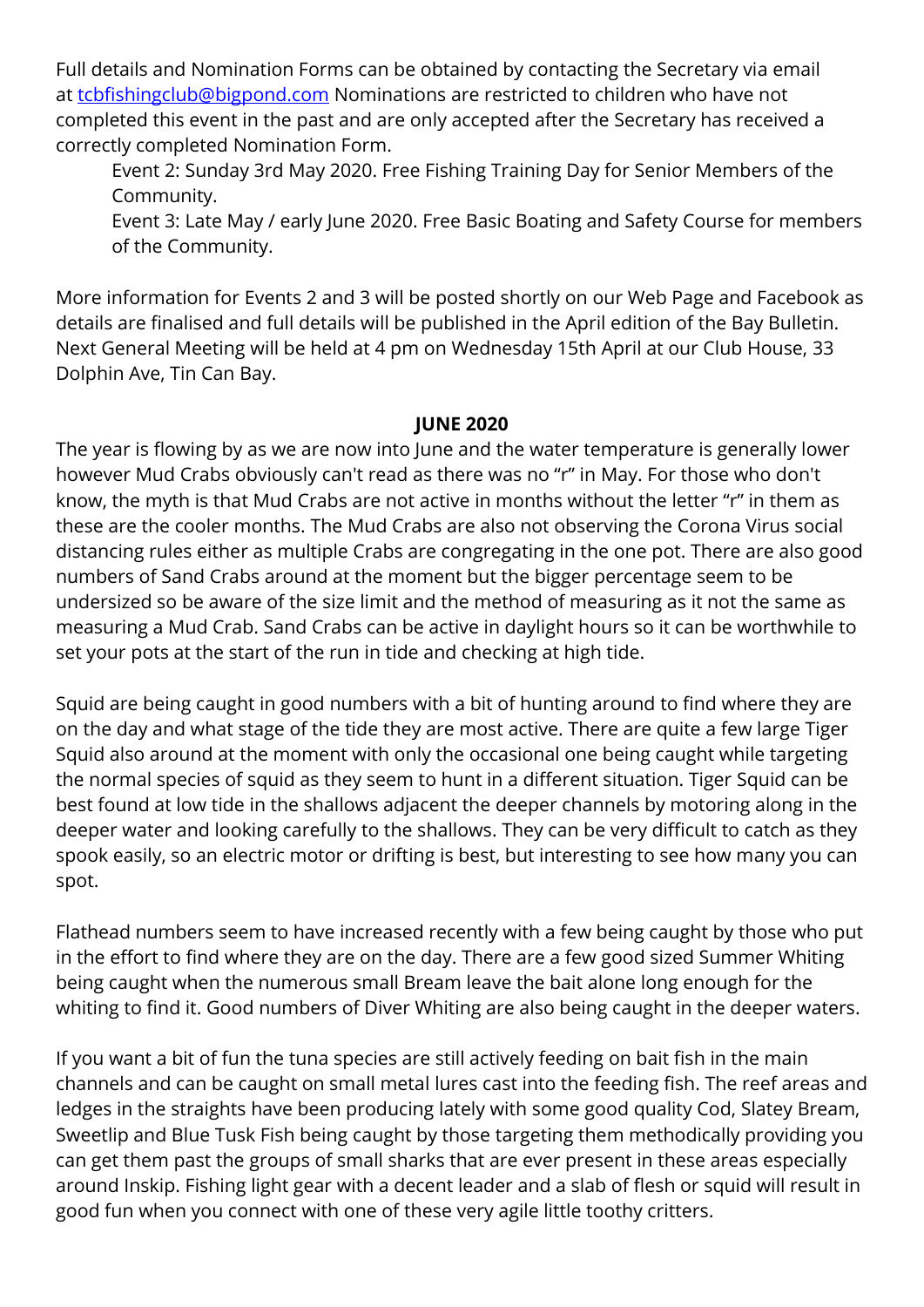There has been some periods of terrific weather lately with more to come and since the restrictions have eased it is a great time to be out on the water not only fishing but observing and appreciating the many wonders of Mother Nature's creations and moods, so make the best of today as no one knows what tomorrow may bring.

The latest Marine Survey has been completed and the new Reference Points for safely crossing the Wide Bay Bar are now available to anyone by contacting Coast Guard Tin Can Bay and they will text the information to you.

The Club Executive is happy to announce that the Monthly and Annual Competitions were reinstated on May 17th and the Club Committee is planning to have a meeting within the next few weeks. The Bi-Monthly Club General Meetings and social gatherings will recommence as soon as

### **JULY 2020**

Inshore fishing has seen some nice Summer Whiting being caught, but generally only a handful at a time, with some nice Dusky Flathead being taken on soft plastics and live yabbies. Good numbers of Diver Whiting are still being caught in the deeper waters.

There are still good catches of Squid to be had within the Straits for those who are willing to put in the work and prepared to check out the regular hot spots like the southern side of the entrance to Snapper Creek down to the Lady Woodward and Searys Ledge.

For those chasing crabs, the full moon tides have been very productive. It appears that the wet conditions are pushing the muddies out into the deeper water and away from their traditional haunts in the shallow creeks.

For those of you who are venturing offshore there are still nice catches of quality reef species such as Snapper, Pearl Perch, Parrot, Coral Trout, Red Emperor and Mackerel.

It is time to remind everyone that there is a general possession limit of 20 per person for all species taken in tidal waters without a prescribed possession limit (excluding some bait species). Sand (summer), Goldenline and Northern Whiting have a 23cm min plus a combined take limit of 30 in total of these whiting species. The annual catch limit for the East Coast Black Jewfish has been reached. Black Jewfish is a no-take species on the east coast for all fishers for the rest of the 2020 calendar year. Please be aware of individual species limits & check the Department of Agriculture & Fisheries web site or with the helpful staff at Tin Can Bay Chandlery Bait & Tackle if you do not know the prescribed possession limits.

Unfortunately our General Meetings and social gatherings continue to be on hold due to the current restrictions on numbers per area and we only have one area where we gather at the Club House. We are counting on the relaxion of numbers prior to our scheduled Bi-Monthly General Meeting in early August, so keep checking out our Facebook Page for the date – all Visitors are welcome. Club members will be advised by Email as normal. We have resumed scheduled Committee and Executive Meetings in order to maintain the day-to-day business of the Club. The Club Committee is happy to remind Members that the Monthly and Annual Competitions were reinstated on May 17th.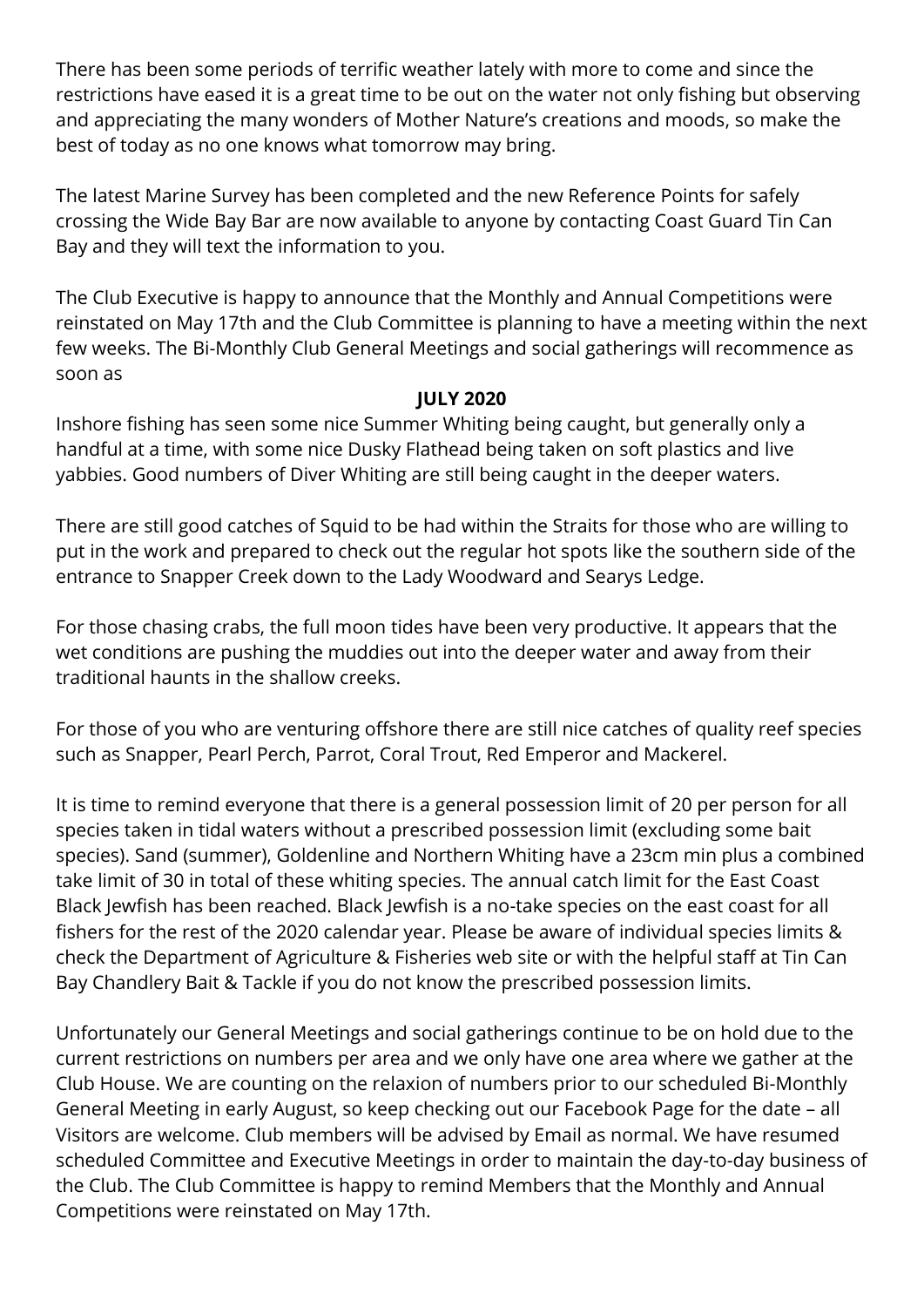### **September 2020**

With the challenging and uncertain times we are living in I think it is important to make the best of the many opportunities that are available for every aspect of our life. On the fishing front there has been plenty of opportunity to get out on the water and catch a goodly feed of sea food or face the challenge of capturing that prize fish. During the last few months there have been some quality fish of varied species caught by our Club Members. These include bream, whiting, flathead, trevally, cod, tuskfish, slatey bream and tuna.

Unfortunately some of these quality fish were caught during the club comp closures due to the virus shutdown and therefore no points were awarded for the annual and monthly comps for these captures. Not all fish taken are kept for consumption as a majority of the larger specimens are photographed on a Brag Mat and released back into their environment. Currently there still quality mud crabs on the march and sand crabs in the deeper water.

Squid are still in fairly good numbers when their whereabouts are discovered on the day. The club squid comp is still open with a \$50 prize up for grabs. Club Members just need to submit a photo on a brag mat or similar clearly showing the tube length. Flathead are in reasonably good numbers at the moment but long casts to the shallows are required as they are easily spooked if the boat gets too close to them. Keep an eye out for the large tiger squid in the shallows while fishing for flathead.

There are quite a few palegic species around the inside reefs at the moment including tailor, school mackerel, trevally and tuna. These can be caught by trolling or casting a variety of small lures to the schools feeding on the baitfish. Summer whiting and flathead are always worth targeting in the shallows with live yabbies and the diver whiting are always an option in the deeper water if nothing else is on the chew on the day. Reef fish on the inside reefs are a bit hit and miss lately but the reefs are always worth a try particularly on the neap tides.

With no club meetings for the last few months no monthly comp winners have been announced so here they are:

February; Tony Punch with a Whiting 37 cm for 173.9 points March; Trevor Ryan with a Bream 38 cm for 178.6 points April and part May - Comp closed.

May/June; Malcolm Kay with a Slatey Bream 80 cm for 208 points.

July; Ron Cox with a Flathead 57 cm for 150.4 points.

The Club is slowly adjusting to the new normal and we wish to welcome several more new members to our growing ranks.

We are having our next Club General Meeting at the Club House at 4 pm on Wednesday 21st October followed by the Annual General Meeting. Unfortunately these meetings will be for Club Members only, given the current Social Distancing Restrictions. If these restrictions are amended any changes will be notified in the October publication of the Bay Bulletin, Facebook and on our Web Page.

## **October 2020**

With winter being over and the water warming up this may trigger the spawning process of some species and also active feeding for them.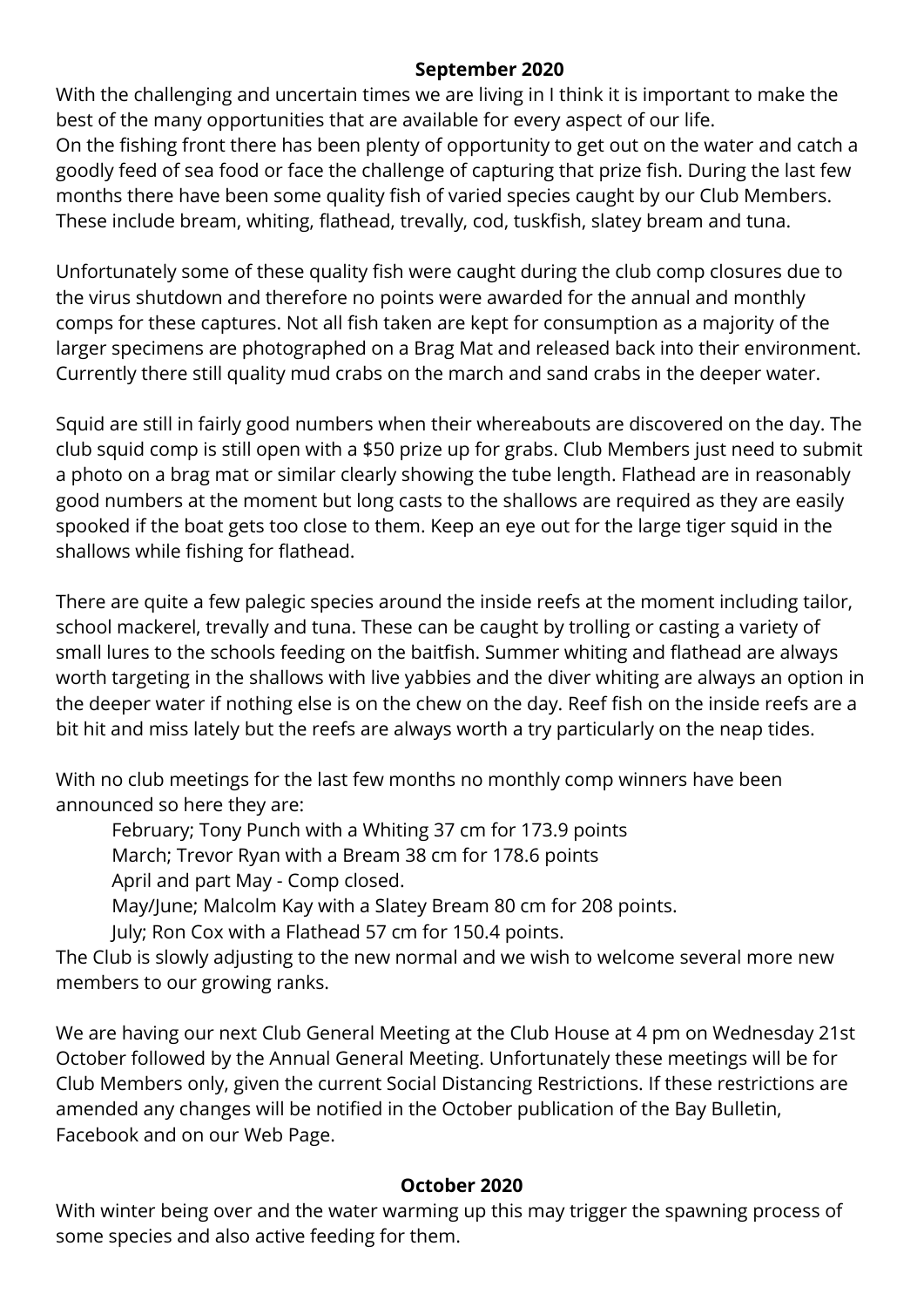Summer whiting have been caught in good numbers with most of them heavy in roe so it would be good to see all fisher folk catch only a feed and not exploit their spawning activity at this time which will result in better fish stocks for the future. There are still a few sand crabs on the move so those whiting frames can be put to good use in your pots.

Flathead are in good numbers at the moment being caught on both bait and lures and the females are fat and heavy in roe so take a couple of smaller ones for a feed of fresh fish and release the bigger females, after taking a photo or two. There are still a few squid around but it takes a bit of shifting around to find more than the odd one. There are also a few tailor in the bay so keep an eye out for them feeding on the surface early morning and late afternoon and cast small metal lures to the school followed by a fast retrieve.

Reef fishing in the bay has been a bit slow over the cooler months but there have been a few various species caught recently so there are signs that the reef fishing should improve as the water warms

There is a large amount of weed moving with the tide throughout the bay at the moment causing some problems with all types of fishing, but this should hopefully clear up in a few weeks.

Take the opportunity when the weather is good and get out on the water in the fresh air and enjoy the serenity and hopefully catch a feed of fresh fish.

The Club Executive is happy to announce that the October 21st General Meeting will commence at the Club House as planned at 4 pm followed immediately by the Annual General Meeting. Unfortunately, due to COVID-19 Restrictions, only financial members will be able to attend.

# **Tin Can Bay Fishing Club AGM held on 21st October 2020**

The Tin Can Bay Fishing Club held its Annual General Meeting on Wednesday 21st October 2020.

The Club President, Jon Constable welcomed and thanked all members for their attendance. Mr Tony Perrett MP, Member for Gympie was given a big welcome by the President and Club Members.

Mr Perrett was thanked for his ongoing support that he has provided to our club for many years.



The New Executive and Committee were duly elected into their respective Roles. **Executive**

President. Philip Barry Feldman. Vice President. John Mason.